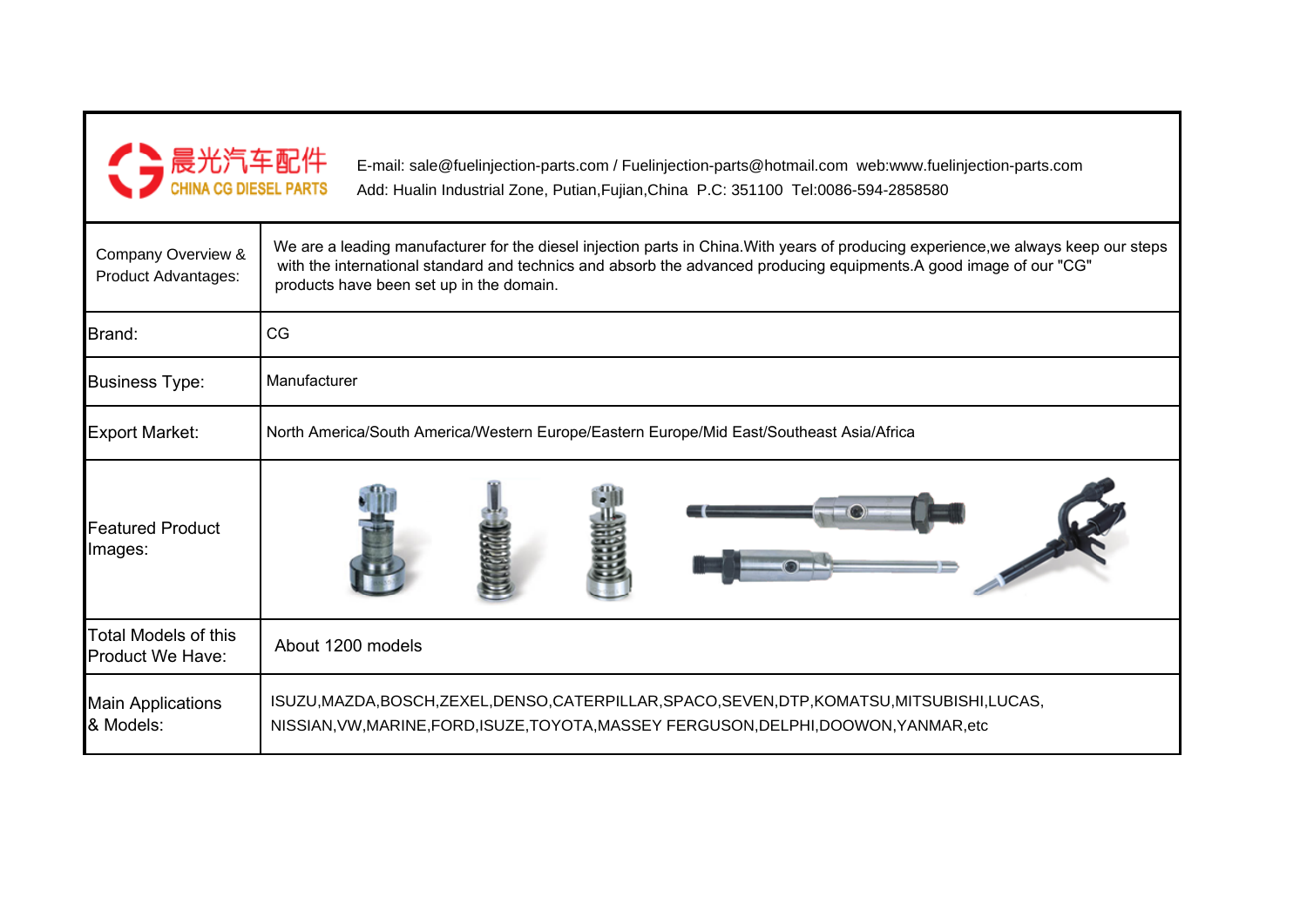| Remark:                              | Brand:CG<br>Minmum Order Quantity: 10pcs | Port: FOB Guangzhou<br>Supply Ability: 48500pcs/Month | Payment Term: T/T, western union<br>Delivery Time:3 days after confirming payment |  |  |  |
|--------------------------------------|------------------------------------------|-------------------------------------------------------|-----------------------------------------------------------------------------------|--|--|--|
| Certificatioin:                      | TS16949                                  |                                                       |                                                                                   |  |  |  |
| <b>CATERPILLAR Plunger Catalogue</b> |                                          |                                                       |                                                                                   |  |  |  |
| <b>Item</b>                          | <b>CAT NO.</b>                           | In Inventory                                          | <b>Remark</b>                                                                     |  |  |  |
| Plunger                              | 1W6541                                   | Yes                                                   | Elemento, ПЛУНЖЕРНАЯ ПАРА                                                         |  |  |  |
| Plunger                              | 9H5797                                   | Yes                                                   | Elemento, ПЛУНЖЕРНАЯ ПАРА                                                         |  |  |  |
| Plunger                              | 6N7527                                   | Yes                                                   | Elemento, ПЛУНЖЕРНАЯ ПАРА                                                         |  |  |  |
| Plunger                              | 1P6400                                   | Yes                                                   | Elemento, ПЛУНЖЕРНАЯ ПАРА                                                         |  |  |  |
| Plunger                              | 7W5929                                   | Yes                                                   | Elemento, ПЛУНЖЕРНАЯ ПАРА                                                         |  |  |  |
| Plunger                              | 6N7525                                   | Yes                                                   | Elemento, ПЛУНЖЕРНАЯ ПАРА                                                         |  |  |  |
| Plunger                              | 6N7828                                   | Yes                                                   | Elemento, ПЛУНЖЕРНАЯ ПАРА                                                         |  |  |  |
| Plunger                              | 7W0182                                   | Yes                                                   | Elemento, ПЛУНЖЕРНАЯ ПАРА                                                         |  |  |  |
| Plunger                              | 6W7527                                   | Yes                                                   | Elemento, ПЛУНЖЕРНАЯ ПАРА                                                         |  |  |  |
| Plunger                              | 7W6929                                   | Yes                                                   | Elemento, ПЛУНЖЕРНАЯ ПАРА                                                         |  |  |  |